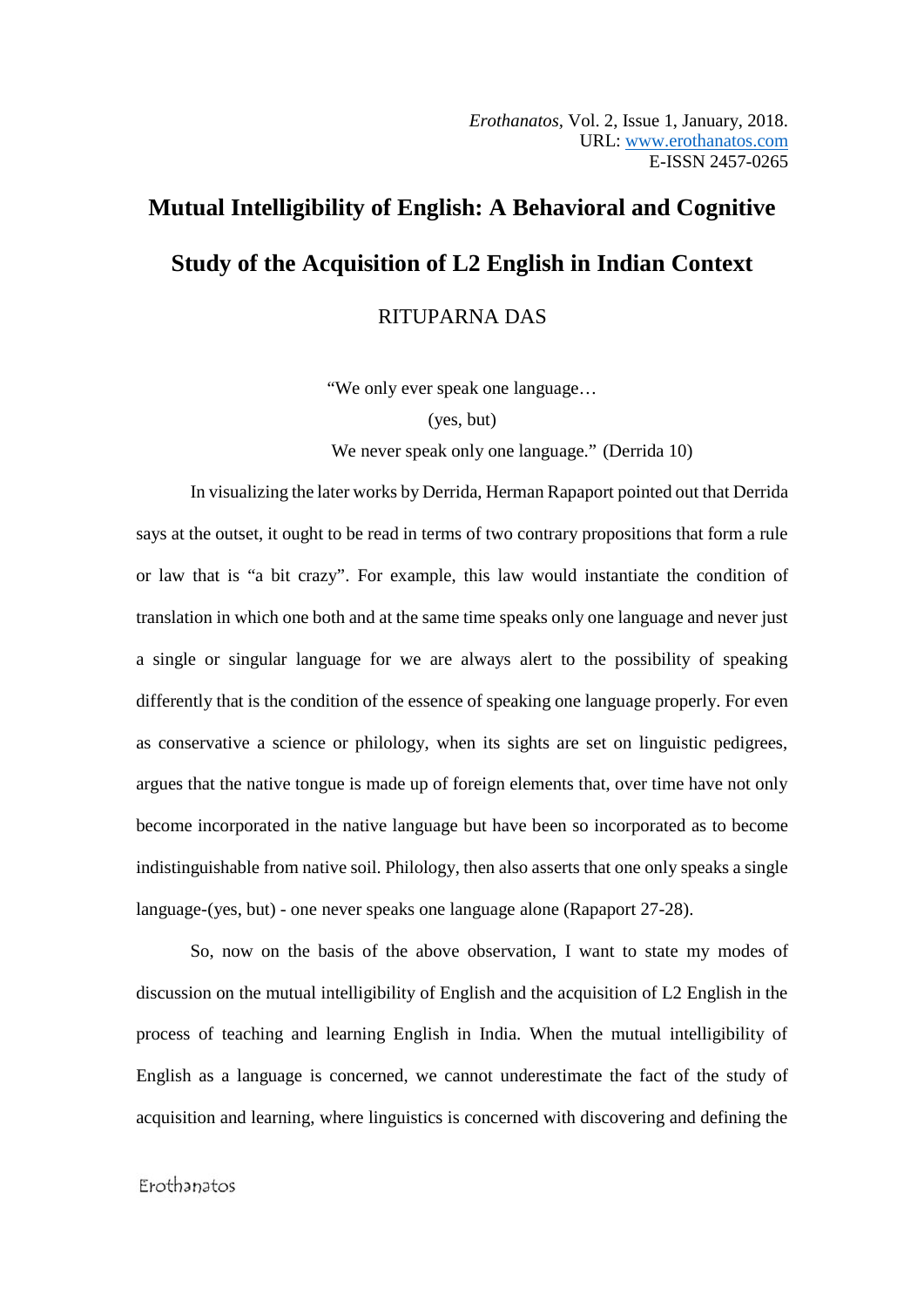form and structure of human language. According to the notions of the innatism and within the Chomskyan generative grammar there is said to be an innate grammatical structure and universals, rather a common natural grammatical formation among all the languages that are so presented in all human brains, which manifest without being taught. The principles of this Universal Grammar is explained, in turn, by the innateness hypothesis by Chomsky in 1968, where he argues that the innateness hypothesis also explains the fact of language acquisition, specifically the remarkable rapidity with which children of all cultures learn language, despite insufficient data as input on the basis of which to learn the highly complex adult grammar (Hawkins 5-6). We cannot deny the very fact regarding the understanding of the expression and impression of knowledge that are present in a more active and intelligent mode in Homo Sapiens than any other species on earth as a part of the genetic endowment as far as even Charles Darwin's *The Descent of Man* has also proved it in some way. The expression of knowledge leads definitely to the use of the voice in that manner and ultimately results in a language which is being uttered by the human beings only. Now the properties of language that is basically consisted of the words and the sentences, a definitive use of these elements make the language more distinct, which again differs whether due to the demographic or any other more acute condition.

After viewing over this broad and basic structure of the evolution, I must focus on the modes of this expression of the knowledge of language by the culture of the acquisition of language where Chomsky said, in a nutshell, that language acquisition cannot be explained without appeal to an innately represented Universal Grammar, and any general learning strategy that the child might apply to the input data, will be insufficient without it. As I already stated that we cannot deny the very fact of the presence of the active

# Erothanatos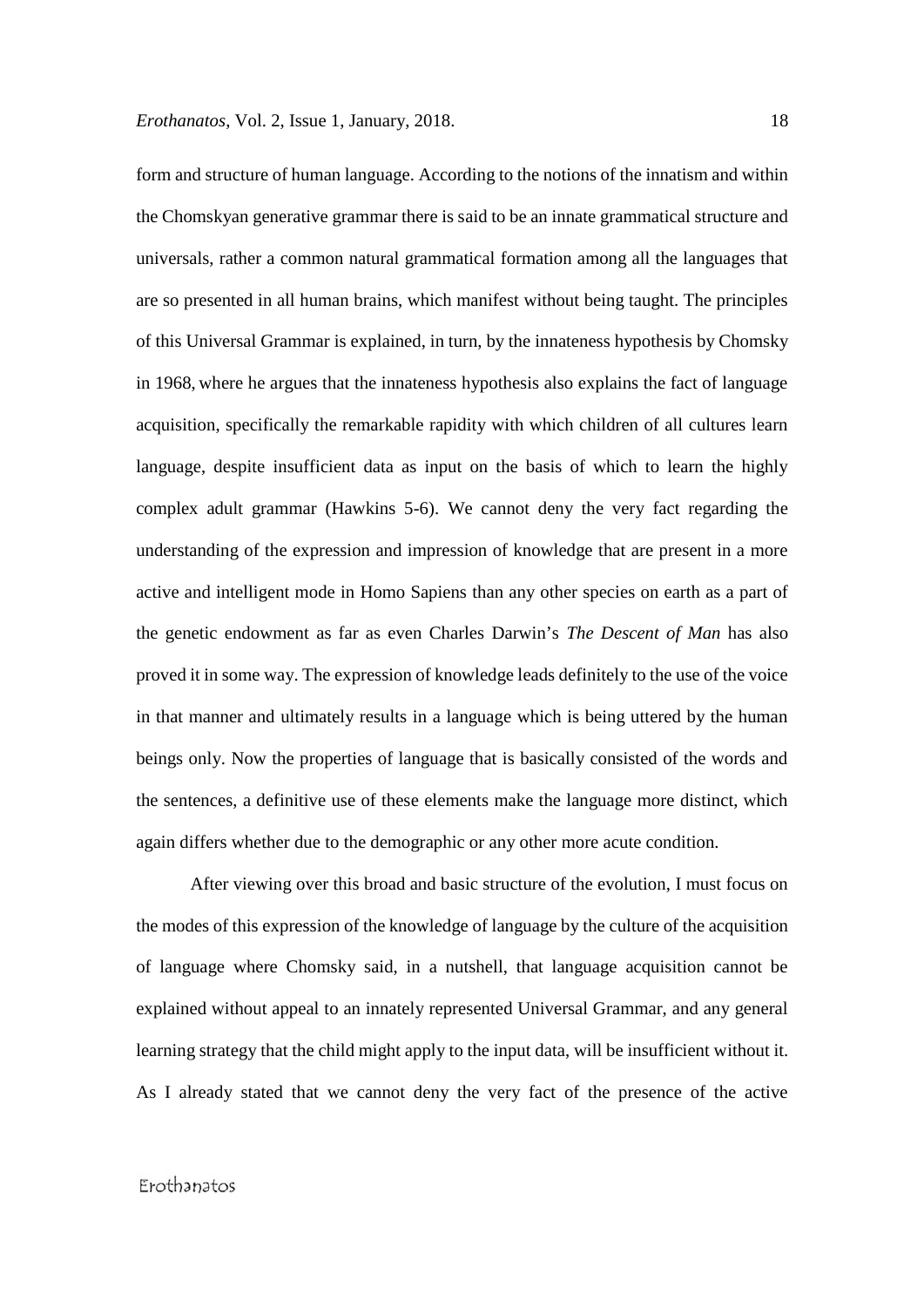understanding nature with the genetic endowments, but the hypothesis of innateness cannot be termed as being 'innate' except for the fact that yes, we cannot detect the exact placement of our mind but other than that it is not at all a complete innateness of any hypothesis because the properties itself are very much in active mode which in a way define the Homo Sapiens. So, when the acquisition of language as a 'subconscious process'<sup>1</sup> by Stephen Krashen is being criticized and disputed by the psychologists like Barry Mclaughlin, thus, explained as a conscious structure. This conscious structure of acquisition is again negating the fact of the presence of grammar as a Universal whether in Critical Period Hypothesis or any other 'innateness' hypothesis. When acquisition is relating towards the acquisition of a definitive language, it can be taken as the natural discipline of language acquisition but it is not at all possible to detect and even understand the grammar, by its meaning and usefulness in a sentence, by a child, say, when she is on the verge of acquiring the language. It may be rather a more definitive result of imitation and conscious learning due to the understanding, that she is thus, able to at last acquire the language, say, when a child is able to understand the features of a particular noun, like a bottle, with a vessel-type cylindrical feature having a cap, it is quite possible that the child is then very much able to mistake a vessel-type cylindrical test-tube with a cork or some other substance with a bottle. Then, obviously, she is being corrected by the actual source from where the acquisition, and thus, the learning continue. Citing the argument, examples are also stated even in *Philosophy of Language* that if the new born children would have been the only living beings left, then at that time, the language which they uttered would have been the only living language of expression.

# Frothanatos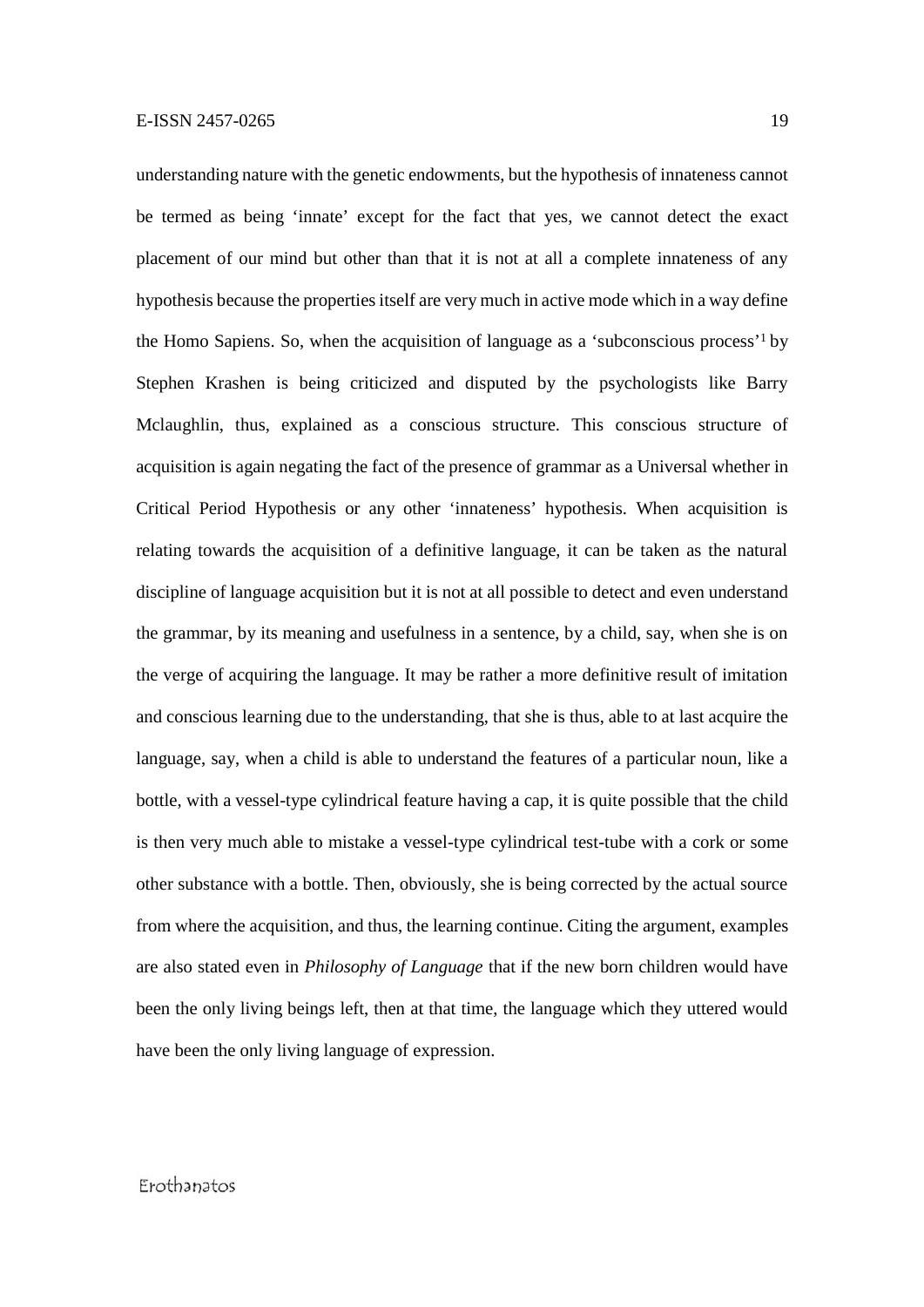So, the whole acquisition of a language thus becomes a notion of first language, the one which is being the inception of the acquisition. As we discussed about the presence of a definitive reason, for which thus, the first language i.e. L1 is acquired, we cannot complete or rather make a summation of a constant hypothesis, whether it is again working in the same way when 'the other' language, i.e. the L2 being acquired by the same mind, I would like to call it as on a more variable basis and not a constant one. Though, according to Wolfgang Klein, "…no sharp dividing line can be drawn between first and second language acquisition for the simple reason that the latter is frequently initiated before the former has come to close" (15).

It is very much evident through any kind of experience on regular basis that for a simple acquisition of second language, we need to have at least a basic knowledge of L1, though again it is quite impossible to tell in general terms what effect the 'partial' acquisition of the first language might have on the learning of a second one. It is because in some cases, there are conditions that a child is learning both the languages L1 and L2, more or less starting from a close approximation of duration. Now the fact arises whether the competence in both the languages are also going to be either equal or equally varied by the interface of the duration that is being mentioned and checked from their beginning of the acquisition.

As far as the acquisition of L2 English is concerned, I would like to say that the same parameters of first language or L1 is definitely an active proposition for the acquisition of English as L2. But, again, when there is the question of competence regarding the L1 and L2 simultaneously, it is very much possible that the ratio of the acquisition is not going to be equivalent in the same manner of inception. So, the output is

# Erothanatos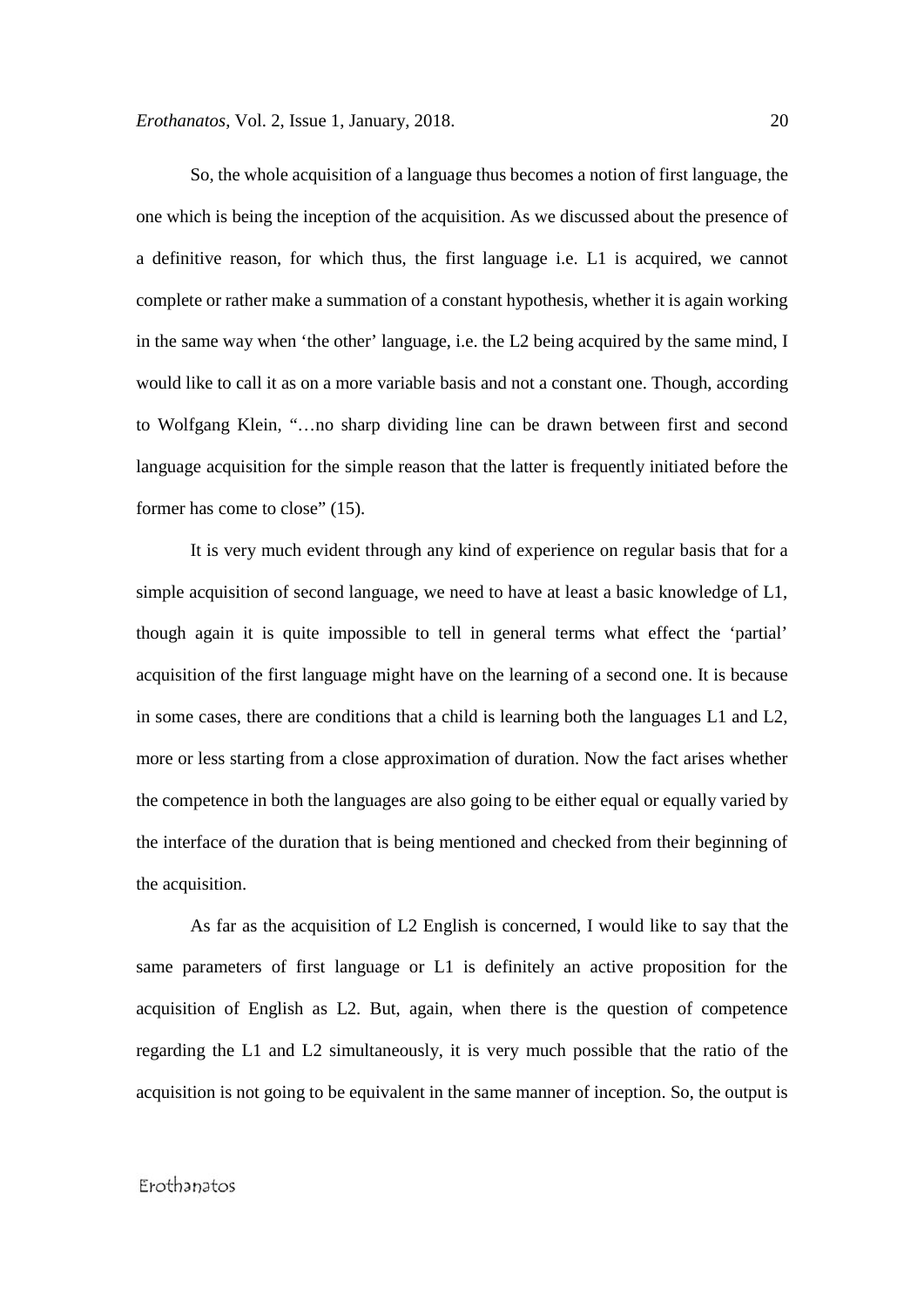thus not constant and it is also not basically depending on the duration of input. This is the one case that may happen, when there is the presence of that 'partial' acquisition of the first language, because the question may obviously arise, that otherwise, how does at all L<sub>2</sub> is being acquired, when it is not depending on any natural discipline but on the other hand, very much upon the acquisition of the first language. On a broader sense, this duration is divided into four modes of language acquisition by Wolfgang Klein (see table 1).

Table 1

#### Basic Modes of Language Acquisition

| Age                   | <b>Acquisition of Language</b> |     | Designation          |
|-----------------------|--------------------------------|-----|----------------------|
|                       | A                              | B   |                      |
| $1-3$ yrs             | $^{+}$                         |     | Monolingual FLA      |
|                       | $+$                            | $+$ | <b>Bilingual FLA</b> |
| 3-4 yrs up to puberty | $+$                            | $+$ | Child SLA            |
| After puberty         |                                | $+$ | <b>Adult SLA</b>     |

Source: Basic Modes of Language Acquisition, *Second Language Acquisition* by Wolfgang Klein, trans. Bohuslaw Jankouski (U.S.A, Cambridge University Press, 1986), table 1.

Hence, whether partial or not, the acquisition of L1 is definitely effecting the acquisition of L2 in one or the other way, say, when a learner is able to learn the next language, she is obviously relying on her acquisition of the first, again there will be a definitive confusion of say, even, S-O-V (subject-object-verb) and S-V-O (subject-verb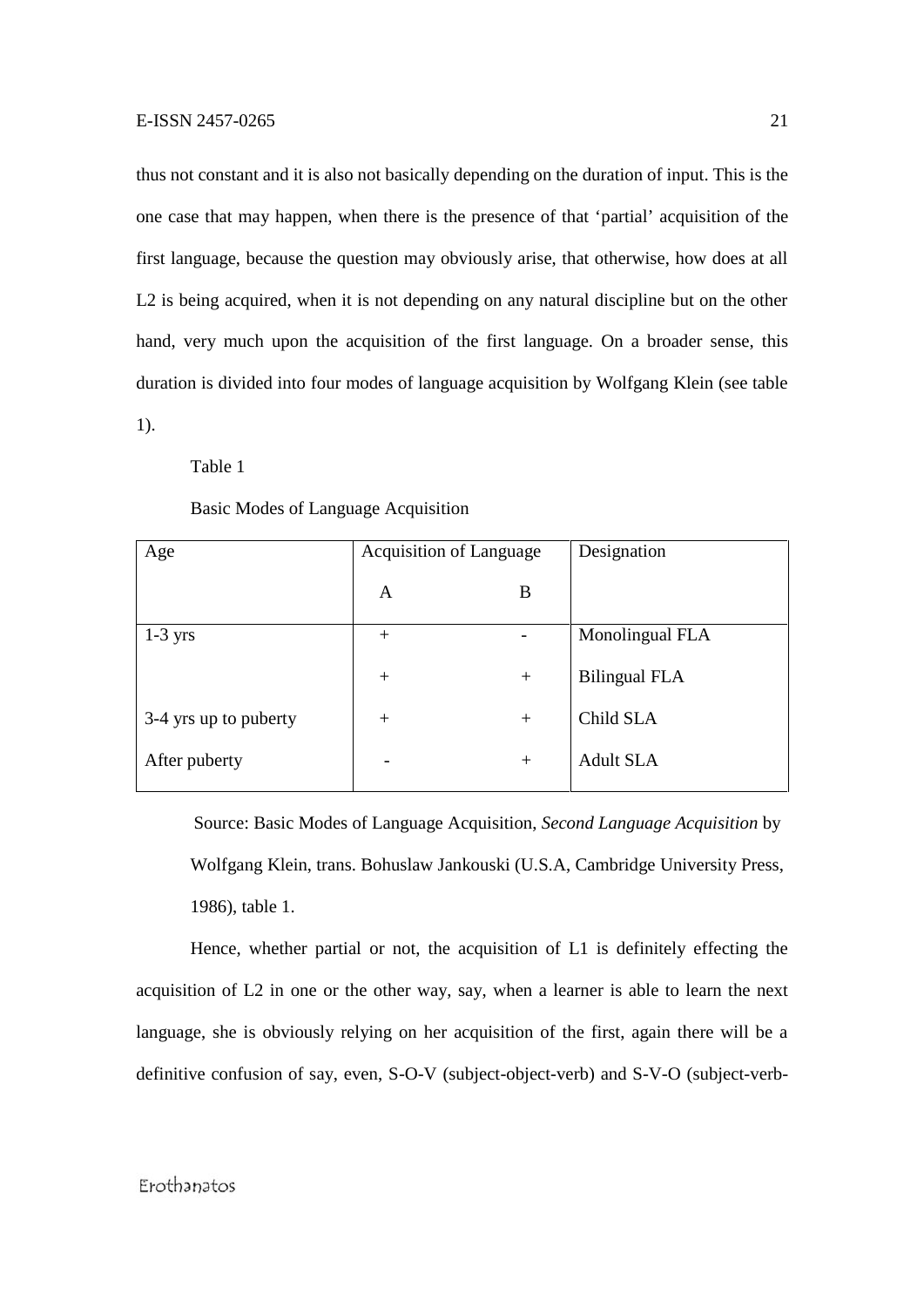*Erothanatos*, Vol. 2, Issue 1, January, 2018. 22

object) structure, but she will be able to differentiate the notion through the correction of the appropriate structure. In case of English (L2) where it is,

Subject-verb-object I eat rice and,

Say, Bengali as the L1, where it will be

Subject-object-verb Ami bhaat khaai.

The contrasting feature is more or less the same for all the languages, even when they belong to the same dialect also. In this regard, if we take Hindi as the L2 instead of English, we will see that though here the basic structure remains the same, but what remains crucial is the fact, which is very much important while talking in Hindi, i.e. the utterance of the gender in a sentence, like,

Subject-object-verb (with gender) Main chawal khati huun

That again stands in contrast to the basic sentence structure in Bengali.

Thus, ultimately, a paradoxical situation is again constructed, where the contrastive features are giving spaces to the 'positive assimilation' (where positive transfer of the meaning is concerned) and to the 'negative assimilation' (where negative transfer in the form of error is concerned) and though they are acting as the two opposite poles but at last getting interrelated, giving way to a proper acquisition of L2. Hence, when L1 is an intrinsic component of a child's overall cognitive and social development, in case of L2, these developments has already been more or less completed. The point that still remains unexplained is how far the proper acquisition of English as L2 can be attained as a proper acquisition at all. Or, why it is so, that the phonemics of L1 can be found even in the phonemics of L2, which should definitely be different from the former.

# Frothanatos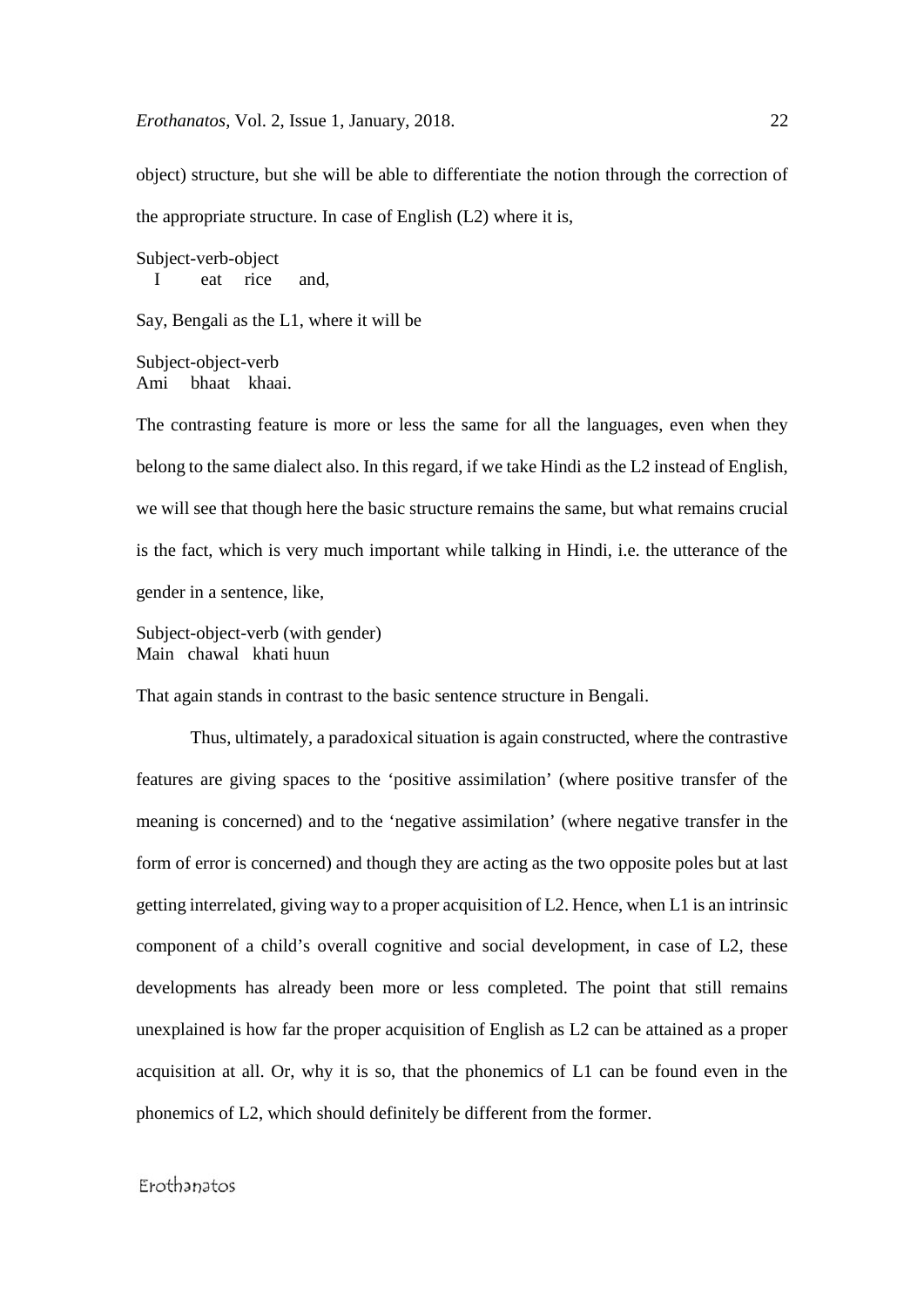It thus, generally occurs that a second language can be acquired in a variety of ways, at any age for different purposes and to varying degrees. According to Stephen Krashen and Wolfgang Klein, there are fundamental distinctions in second language acquisition that helps ultimately to define the causes that leads to a proper/improper learning. These acquisitions are referred to as

- 1. conscious and subconscious language acquisition
- 2. tutored and untutored language acquisition or,
- 3. guided and spontaneous language acquisition.

Whether it is conscious or tutored or even guided language acquisition, all refers to a much inspected and dedicated learning through acquisition by a source person or a guide as opposed to the subconscious or untutored or spontaneous language acquisition which is occurred in everyday communication in a natural fashion free from systematic guidance. A.L. Khanna mentioned in one of his articles about the pioneers of this variation who experimented this by conducting a series of studies over a period of twelve years in the U.S.A, Canada, and Philippines. On the basis of studies in Louisiana, Maine and Connecticut in the U.S.A, Gardner and Lambert suggested that:

A friendly outlook towards the other group whose language is being learned can differentially sensitize the learner to the audio-lingual features of the language, making him more perceptive to forms of pronunciation and accent than is the case for a learner without this open and friendly disposition.(Gardner and Lambert 134)

Even Stevick who pioneered the 'silent way' points out that those whose attitudes are not optimal for second language acquisition will not only tend to seek less input, but will also have a high or strong filter, i.e. even if they understand the message, they may not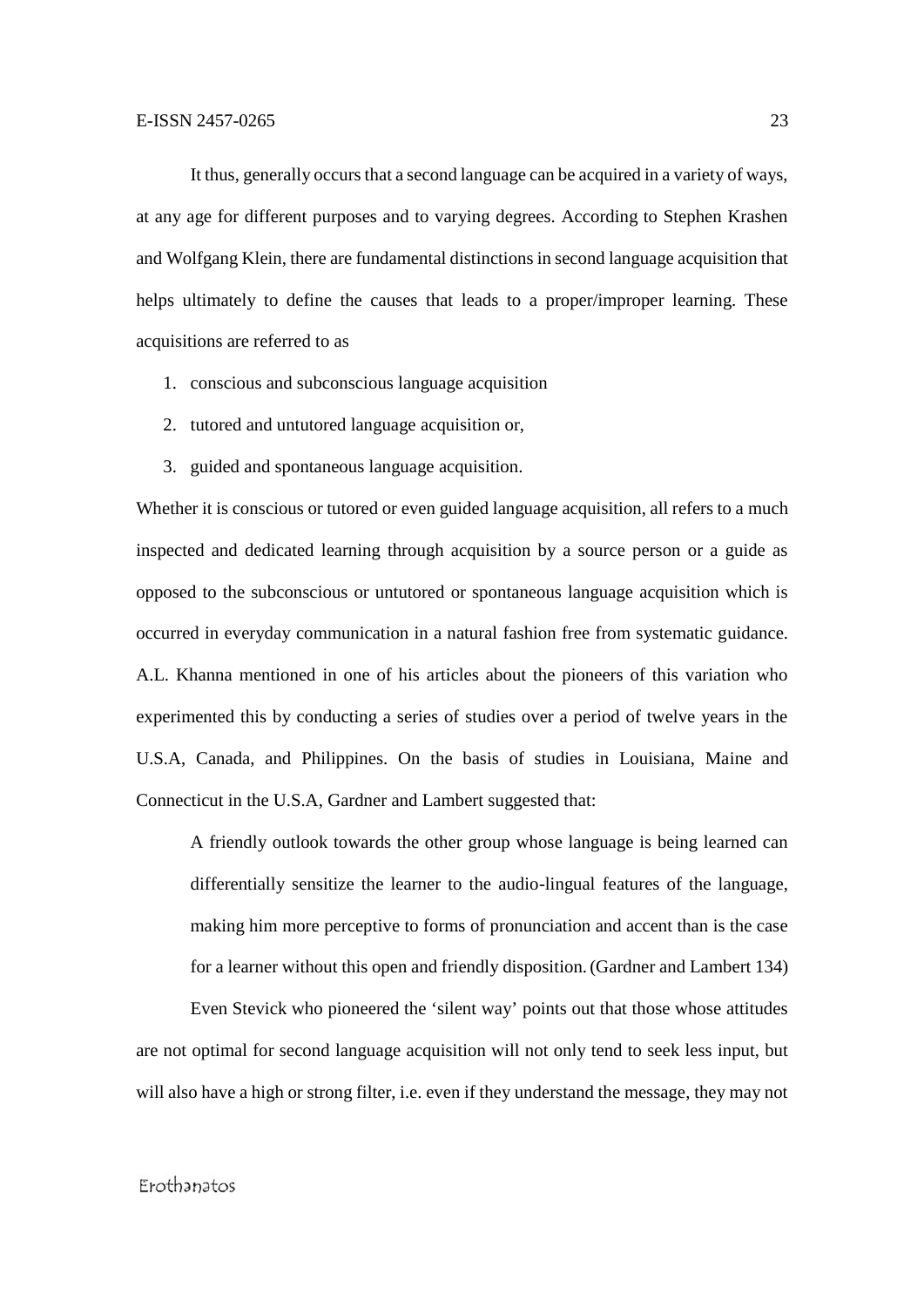internalize it. According to Gardner and Lambert, a favourable attitude towards the target language would also influence the learner's motivation to learn a foreign language. If a person learned a foreign/second language with desire to enter into an active interaction with the target language community, his/her motivation would be called 'integrative motivation'; if on the other hand, a person learned a foreign/second language with such utilitarian objectives as obtaining admission in a particular course or getting a better job, he/she would have 'instrumental motivation'. Thus they implied that success in foreign language learning is likely to be comparatively less if the underlying motivation is instrumental rather than integrative. They also observed that in spite of the setting-to setting diversity, there is substantial evidence of the separate roles played by intelligence aptitude and motivation in the development of second language competence (Gardner and Lambert 133). The component social milieu is included to emphasize the fact that:

The second language learning process must be considered in the larger context in which the individual and the second language learning program exist…it is proposed that the social milieu gives rise to many expectations in the minds of the teachers, parents and students concerning the entire second language learning task. A student resident in a community where bilingualism is an expected part of his cultural heritage will have and will encounter cultural beliefs which are of a different order from those of a student resident in a community where unilingualism<sup>2</sup> is the norm. (Gardner 195)

After going through the whole dichotomy of the second language acquisition, it may be concluded that there are actually many diverse problems and paradoxical situations that are evolved when there is a question of acquisition of L2 English, specially upon the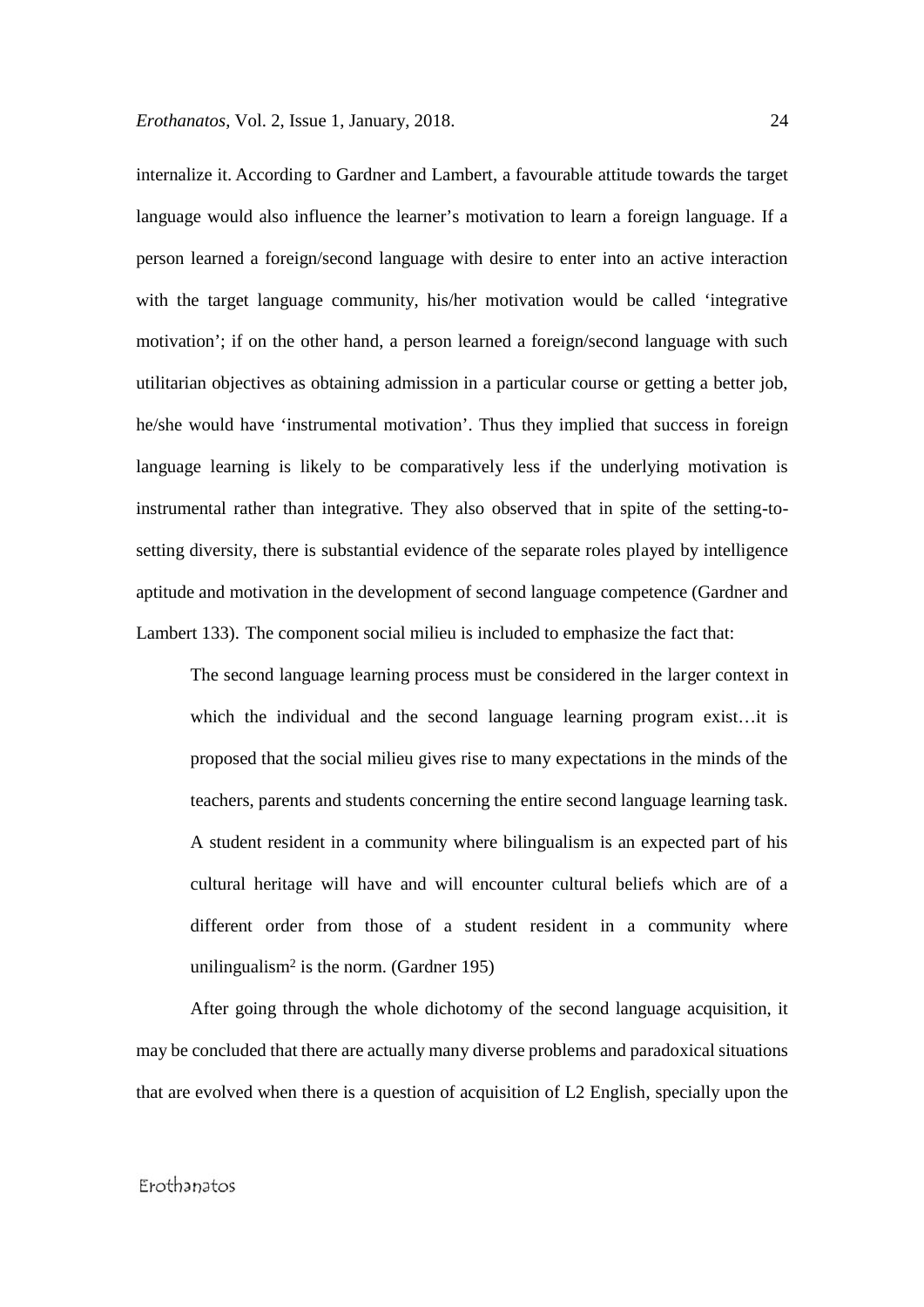context of Indian society that ultimately gives rise to the question of mutual intelligibility of English, that also becomes variant according to the acquisition of the language. It is commonly experienced that most ESL learners in India acquire the proficiency in English to do well at schools and colleges and later at a various job sectors. There are even parts of core syllabus in some Indian Universities where the L2 learners are learning the basic form of English roughly including four skills of learning ( reading, writing, speaking, listening) under the name of 'Communicative English' or 'Business English'. Under such a varied condition, if we still try to give proposed explanation for the given phenomenon, where there are still some breach to be fulfilled, we can even generally try to dissolve the terms of variations and oppositions, by an adaptive hypothesis which definitely occurs after the acquisition of first language, where the innateness hypothesis or the identity hypothesis or even the monitor hypothesis, giving way to a general process of acclimatization in which all the positive aspects of the afore said propositions can become the source of utility while describing the second language acquisition.

#### **Notes**

1. 'Subconscious process' used by Stephen Krashen in his Acquisition Learning Hypothesis.

2. 'Unilingualism' used by Robert C. Gardner which is a synonym for Monolingualism.

### Frothanatos